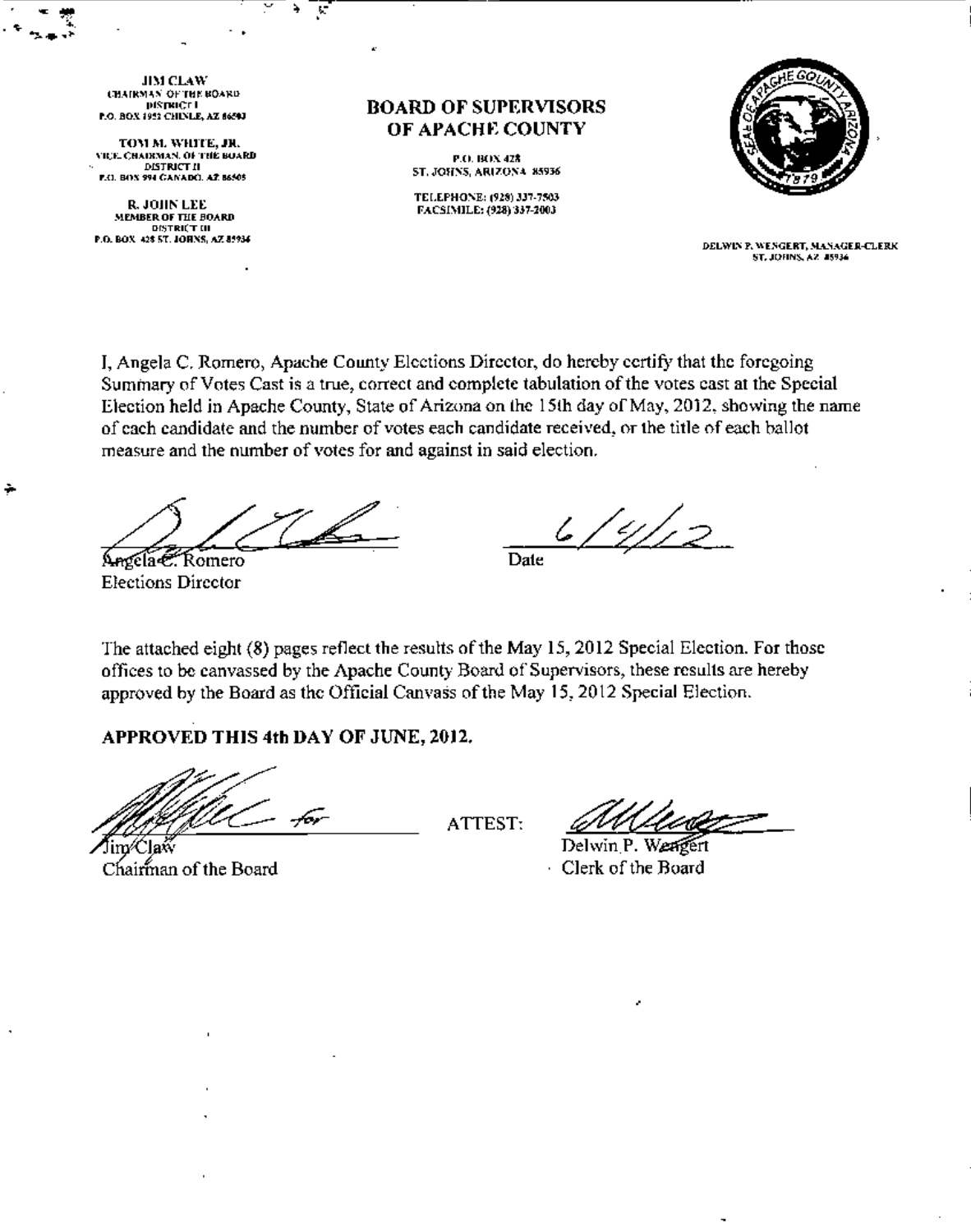|                                                   | <b>Election Summary Report</b><br>2012 May Special Election<br>Summary For Jurisdiction Wide, All Counters, All Races | Date:05/16/12<br>Time:07:03:34<br>Page:1 of 1 |
|---------------------------------------------------|-----------------------------------------------------------------------------------------------------------------------|-----------------------------------------------|
|                                                   | OFFICIAL RESULTS                                                                                                      |                                               |
| Registered Voters 3985 - Cards Cast 1531 : 38.42% | Num. Report Precinct 2 - Num. Reporting 2                                                                             | 100.00%                                       |
| Town of Eagar Mayor                               |                                                                                                                       |                                               |
| Number of Precincts                               | Total                                                                                                                 |                                               |
| Precincts Reporting                               |                                                                                                                       | 100.0 %                                       |
| Vote For                                          |                                                                                                                       |                                               |
| <b>Times Counted</b>                              | 1233/2872                                                                                                             | 42.9%                                         |
| <b>Total Votes</b>                                | 1208                                                                                                                  |                                               |
| <b>HAMBLIN, BRYCE</b>                             | 676                                                                                                                   | 55.96%                                        |
| HOLAWAY, KIM                                      | 525                                                                                                                   | 43.46%                                        |
| Write-in Votes                                    | 7                                                                                                                     | 0.58%                                         |
|                                                   |                                                                                                                       |                                               |
| Town of Eagar Council Member                      | $\overline{a}$                                                                                                        |                                               |
| Number of Precincts                               | Total                                                                                                                 |                                               |
| Precincts Reporting                               |                                                                                                                       | 100.0 %                                       |
| Vote For                                          |                                                                                                                       |                                               |
| <b>Times Counted</b>                              | 1233/2872                                                                                                             | 42.9 %                                        |
| Total Votes                                       | 2147                                                                                                                  |                                               |
| BROWNING, E. ALLEN                                | 546                                                                                                                   | 25.43%                                        |
| HAMBLIN, COWEN                                    | 4 L L                                                                                                                 | 19.14%                                        |
| MCNEILL, WINSLOW                                  | 632                                                                                                                   | 29.44%                                        |
| PHELPS, JOHN O.                                   | 553                                                                                                                   | 25.76%                                        |
| Write-in Votes                                    | 5.                                                                                                                    | 0.23%                                         |
| Town of Springerville Council Member              |                                                                                                                       |                                               |
|                                                   | Total                                                                                                                 |                                               |
| Number of Precincts                               |                                                                                                                       |                                               |
| Precincts Reporting                               |                                                                                                                       | 100.0 %                                       |
| Vote For                                          |                                                                                                                       |                                               |
| <b>Times Counted</b>                              | 298/1113                                                                                                              | 26.8%                                         |
| <b>Total Votes</b>                                | 297                                                                                                                   |                                               |
| <b>CHRISTENSEN, STEVE</b>                         | 143                                                                                                                   | 48.15%                                        |
| WILKINS, PHELPS                                   | 151                                                                                                                   | 50.84%                                        |
| Write-in Votes                                    | 3                                                                                                                     | 1.01%                                         |

 $\frac{1}{2}$ 

 $\overline{a}$ 

 $\overline{\phantom{a}}$ 

ä,

 $\overline{\phantom{a}}$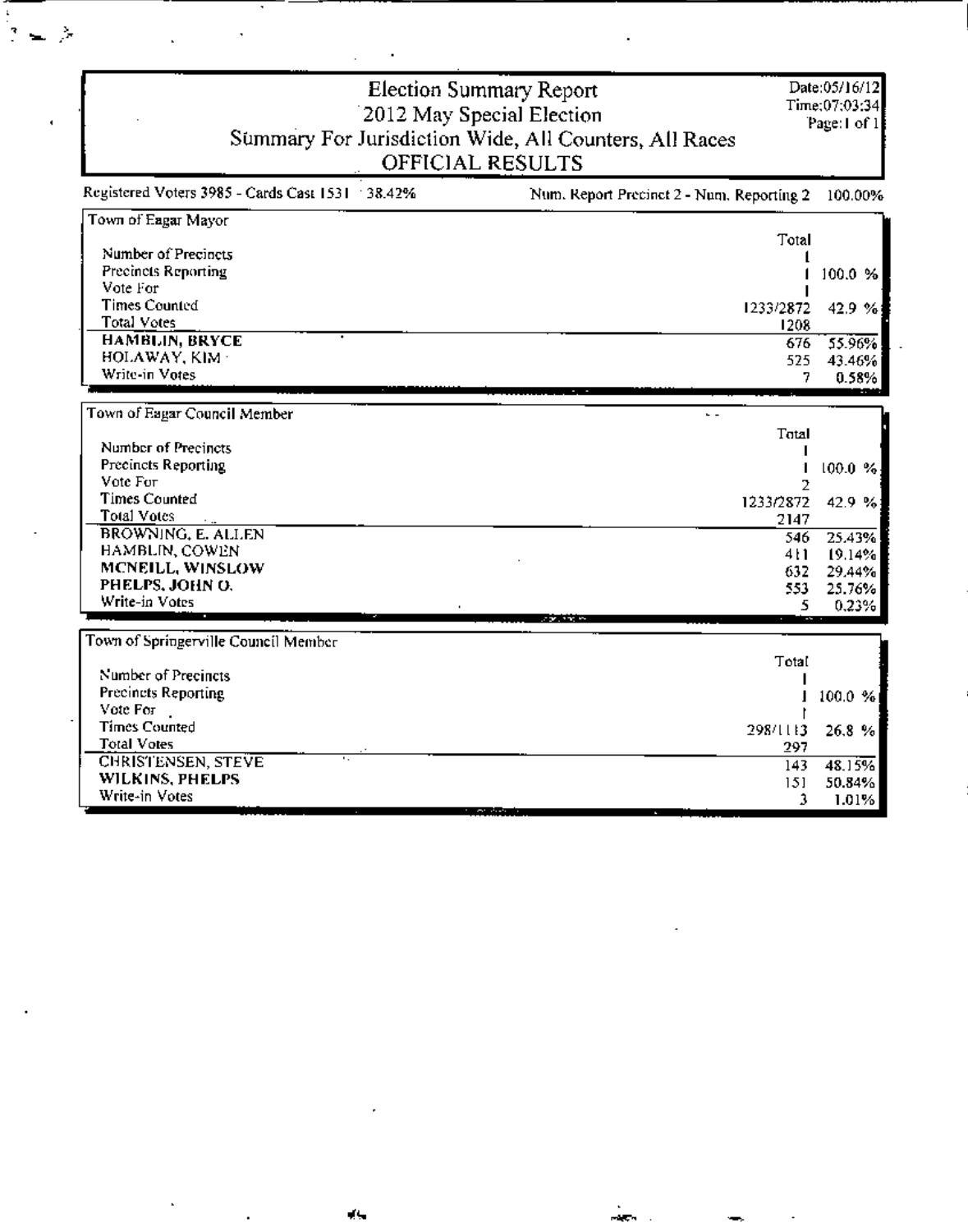| Statement of Votes Cast<br>2012 May Special Election<br>SOVC For Jurisdiction Wide, All Counters, All Races<br><b>OFFICIAL RESULTS</b>                  | Date:05/16/12<br>Time:07:07:13<br>Page:1 of 7 |                            |                                   |  |  |
|---------------------------------------------------------------------------------------------------------------------------------------------------------|-----------------------------------------------|----------------------------|-----------------------------------|--|--|
| <b>.</b>                                                                                                                                                | Krg.<br>Voters                                | turn out<br> Cards<br>Cast | l‰<br>Turnout                     |  |  |
| Jurisdiction Wide<br>TOWN OF EAGAR - Prec #(s) 16.2 / 17/2 / 59.1/ 59.3 / 59.5<br><b>TOWN OF SPRINGERVILLE - Prec #(s): 17.3 / 59.4 / 70.2</b><br>Total | 2872<br>1113<br>3985                          | 298.<br>1531               | 1233 . 42.93%<br>26.77%<br>38.42% |  |  |

 $\sim 10^{11}$  km  $^{-1}$ 

 $\sim$   $\sim$ 

l,

 $\tilde{\mathcal{R}}_{\rm{max}}$ 

ł,

 $\overline{\mathbf{z}}$ 

 $\mathcal{A}$ 

 $\blacksquare$ 

 $\sim$ 

 $\alpha$ 

÷

 $\mathbb{R}^2$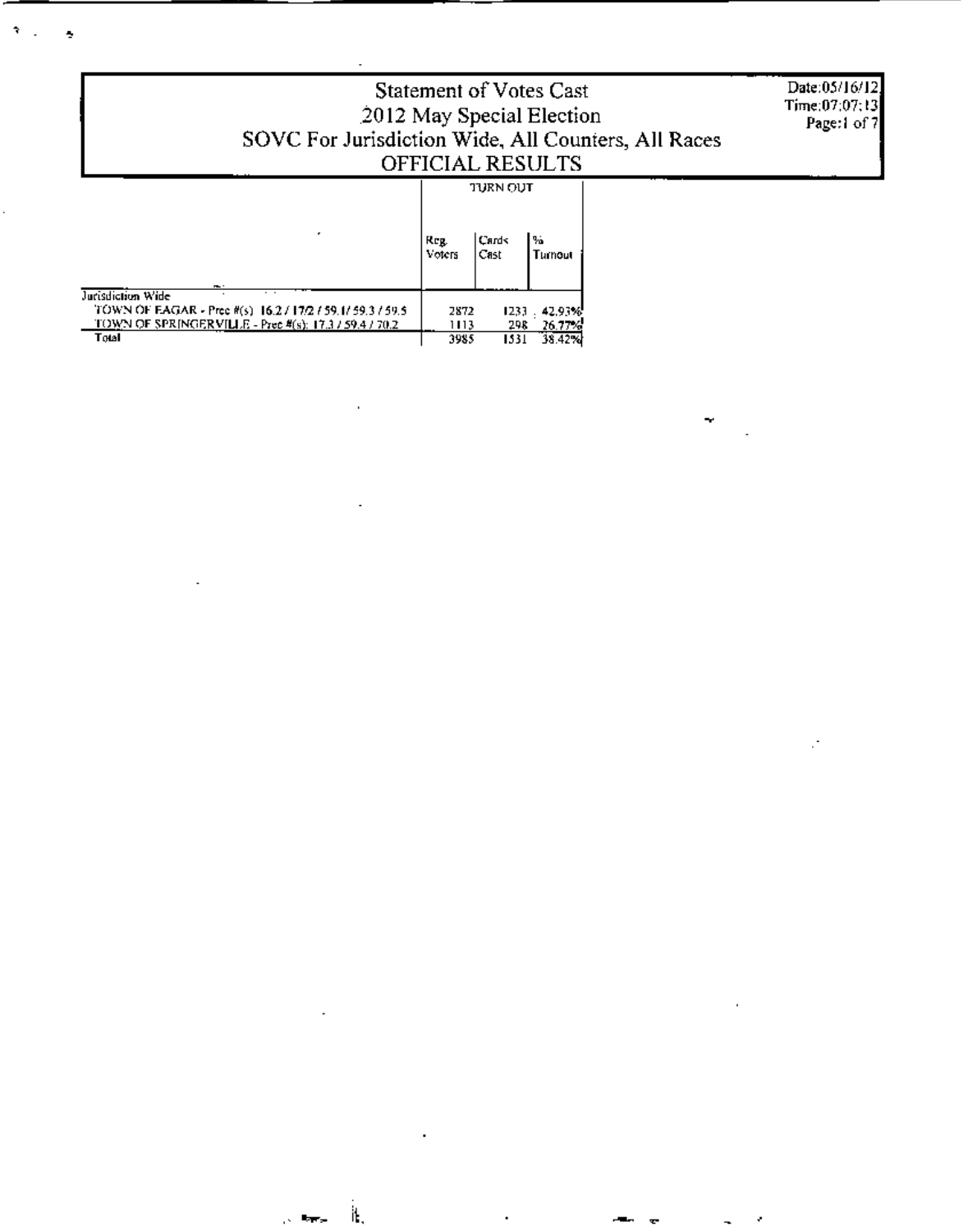| 2012 May Special Election<br>SOVC For Jurisdiction Wide, All Counters, All Races                                                                | <b>Statement of Votes Cast</b><br>OFFICIAL RESULTS |                  |         |                     |                          |            |              | Date:05/16/12<br>Time:07:07:13<br>Page:2 of 7 |
|-------------------------------------------------------------------------------------------------------------------------------------------------|----------------------------------------------------|------------------|---------|---------------------|--------------------------|------------|--------------|-----------------------------------------------|
|                                                                                                                                                 |                                                    |                  |         | Town of Eagar Mayor |                          |            |              |                                               |
|                                                                                                                                                 | Reg.<br>Voters                                     | Vote For   Times | Counted | Taal<br>Votes       | HAMBLIN,<br><b>DRYCE</b> |            | HOLAWAY, KIM |                                               |
| Jurisdiction Wide<br>TOWN OF EAGAR - Prec #(s): 16.2 / 17/2 / 59.1/ 59.3 / 59.5<br><b>TOWN OF SPRINGERVILLE - Prec #(s): 17.3 / 59.4 / 70.2</b> | 2872                                               |                  | 1233    | 1208                | 676                      | 55.96%     | 525          | 43.46%                                        |
| Total                                                                                                                                           | 2872                                               |                  | 1233    | 1208                |                          | 676 55.96% |              | \$25 43,46%                                   |

 $\mathbf{S}^{(1)}$ ಿ ಸಮಾಜದ ಸಂಘಟನೆ ಮಾಡಿದ್ದಾರೆ.<br>ಇಲ್ಲಿ ಸಂಘಟನೆ ಮಾಡಿದ್ದಾರೆ.<br>ಇಲ್ಲಿ ಸಂಘಟನೆ ಮಾಡಿದ್ದಾರೆ. ಇಲ್ಲಿ ಸಂಘಟನೆ ಮಾಡಿದ್ದಾರೆ. ಅವರ ಸಂಘಟನೆ ಮಾಡಿದ್ದಾರೆ. ಅವರ ಸಂಘಟನೆ ಮಾಡಿದ್ದಾರೆ. ಇಲ್ಲಿ ಸಂಘಟನೆ ಮ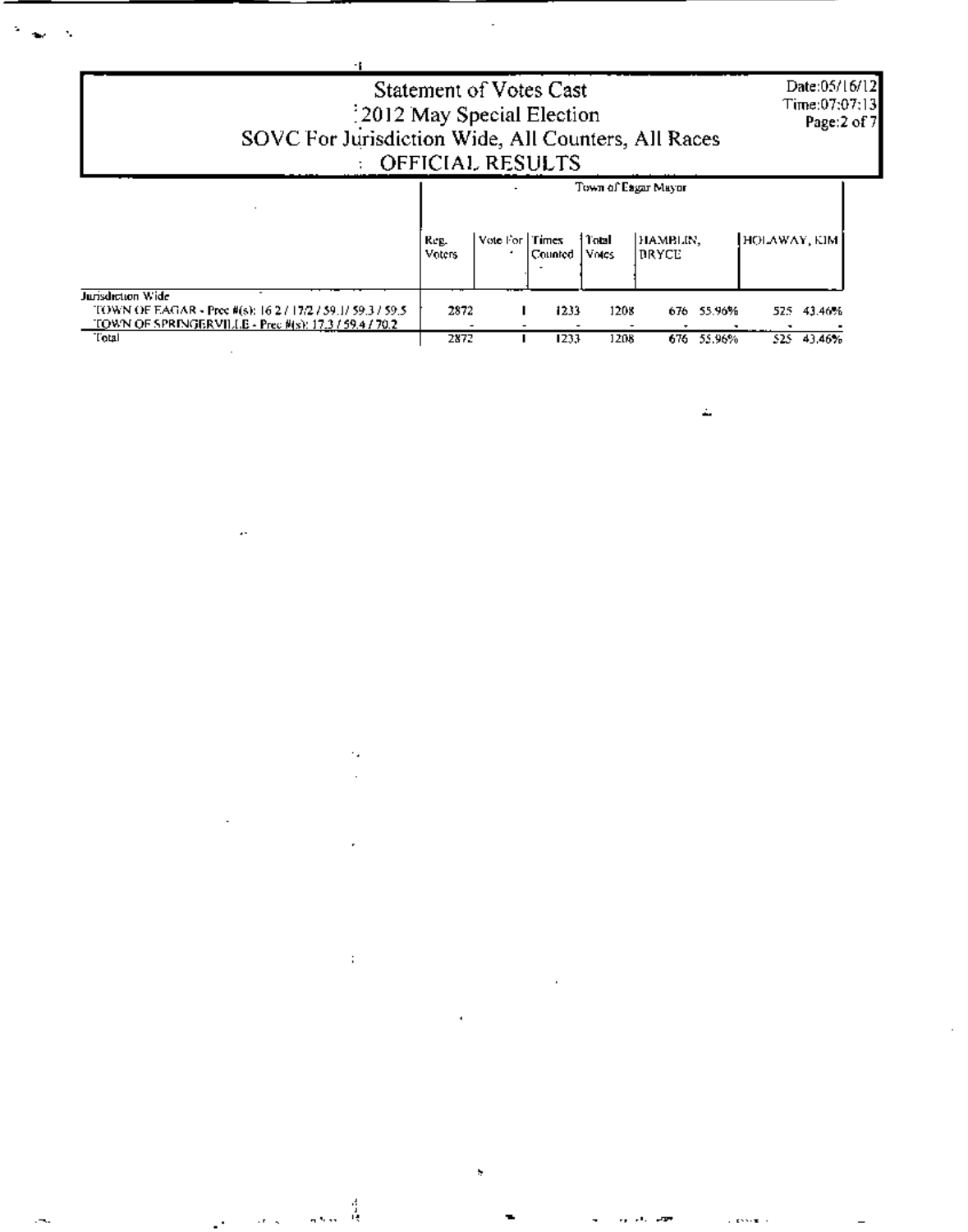| Statement of Votes Cast<br>2012 May Special Election<br>SOVC For Jurisdiction Wide, All Counters, All Races<br>OFFICIAL RESULTS                                                       | Date:05/16/12<br>Time:07:07:13<br>Page: $3$ of $7$ |  |  |
|---------------------------------------------------------------------------------------------------------------------------------------------------------------------------------------|----------------------------------------------------|--|--|
|                                                                                                                                                                                       | Town of Esgar<br>Mayor<br>Write-In Votes           |  |  |
| Jurisdiction Wide<br><b>Second Contract Contract</b><br>TOWN OF EAGAR - Prec #(s): 16.2 / 17/2 / 59.1/ 59.3 / 59.5<br>TOWN OF SPRINGER VILLE - Pree #(s): 17.3 / 59 4 / 70.2<br>Total | 0.58%<br>0.58%                                     |  |  |

í,

 $\bar{\nu}$ 

ï

ï

l,

Î, ä,

 $\frac{11}{64}$ 

Ÿ,

ı.

ł

 $\sim$   $\frac{1}{2}$ 

k.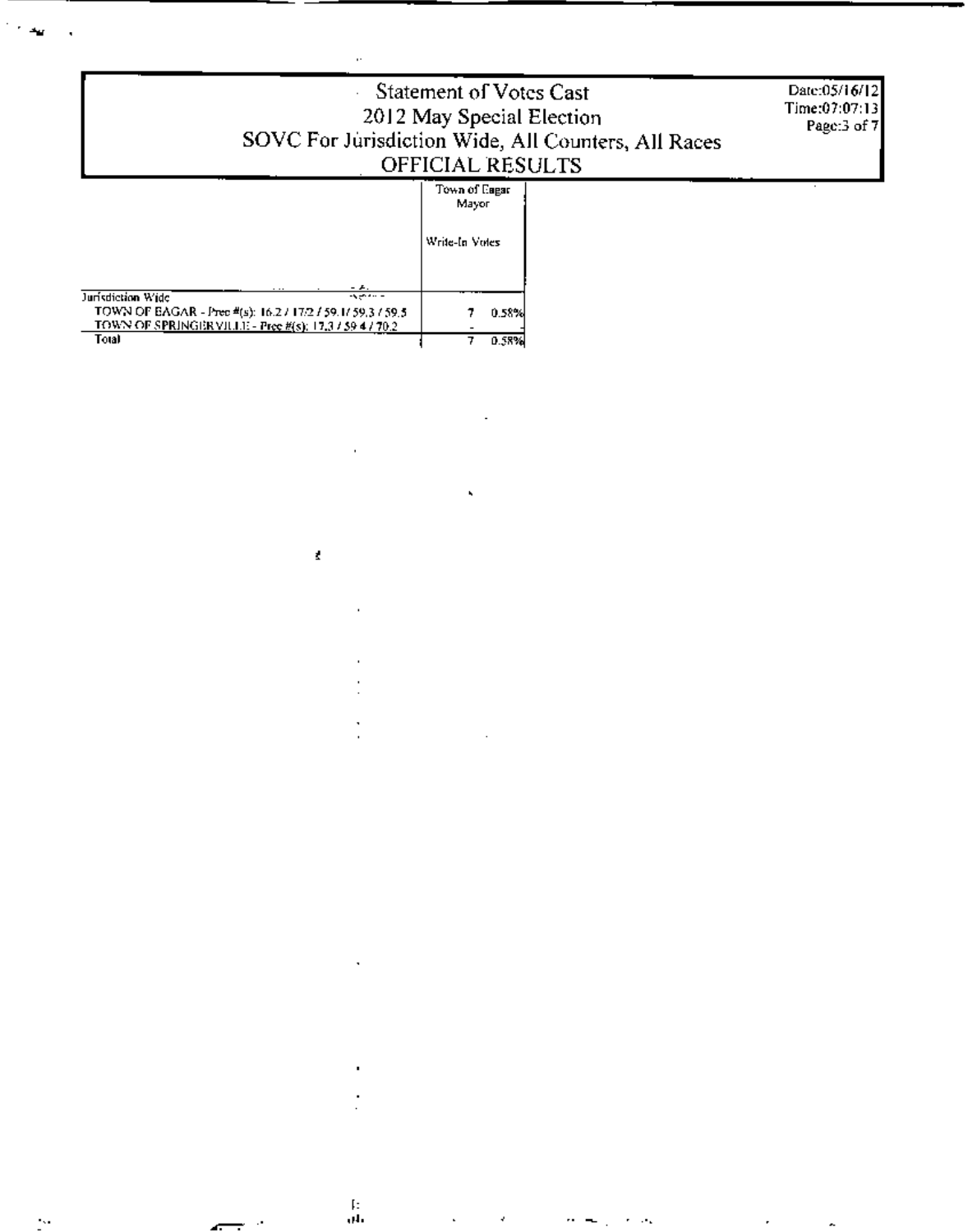| Ť<br>Statement of Votes Cast<br>, 2012 May Special Election<br>SOVC For Jurisdiction Wide, All Counters, All Races<br>OFFICIAL RESULTS<br>ņ<br>Town of Eagur Council Member |                                      |                              |                                   |                                 |                |                              |              |                    | Date:05/16/12<br>Time:07:07:13<br>Page:4 of 7 |  |  |
|-----------------------------------------------------------------------------------------------------------------------------------------------------------------------------|--------------------------------------|------------------------------|-----------------------------------|---------------------------------|----------------|------------------------------|--------------|--------------------|-----------------------------------------------|--|--|
|                                                                                                                                                                             | а<br>14<br>$\cdot$ ,<br>r<br>÷<br>ļ, | Keg.<br>Voters<br>$\epsilon$ | Vote For Times                    | Counted                         | Total<br>Votes | BROWNING, E.<br><b>ALLEN</b> |              | FIAMBLIN,<br>COWEN |                                               |  |  |
| Jurisdiction Wide<br>TOWN OF EAGAR - Prec #(s): 16.2 / 17/2 / 59.1/ 59.3 / 59.5<br>TOWN OF SPRINGERVILLE - Prec #(s) 17.3 / 59.4 / 70.2                                     | π                                    | 2872                         | 2<br>$\tilde{\phantom{a}}$        | $\mathcal{L}^{\bullet}$<br>1233 | w<br>2147      | ÷                            | 546 25 43% 1 | 411 19:14%         |                                               |  |  |
| Total<br>А                                                                                                                                                                  | 15<br>$\left\vert \right\vert$<br>Ħ  | 2872                         | $\overline{\mathbf{r}}$<br>ş<br>× | 1233                            | 2147           |                              | 546 25,43%   | 411 19.14%         |                                               |  |  |
|                                                                                                                                                                             |                                      | ۸<br>А                       |                                   |                                 |                |                              |              |                    |                                               |  |  |
|                                                                                                                                                                             | ļ                                    |                              | Ŷ.                                |                                 |                |                              |              |                    |                                               |  |  |
|                                                                                                                                                                             | ۰,<br>ļ.<br>ļ.<br>9                  | ÷                            | v,                                |                                 |                |                              |              | $\sim$             |                                               |  |  |
|                                                                                                                                                                             |                                      |                              |                                   |                                 |                |                              |              |                    |                                               |  |  |
|                                                                                                                                                                             | ×.<br>Á<br>ij,<br>÷.                 |                              |                                   |                                 |                |                              |              |                    |                                               |  |  |
|                                                                                                                                                                             |                                      |                              |                                   |                                 |                |                              |              |                    |                                               |  |  |

 $\frac{\sum_{i=1}^{n} \alpha_i}{\sum_{i=1}^{n} \alpha_i}$ 

Ļ,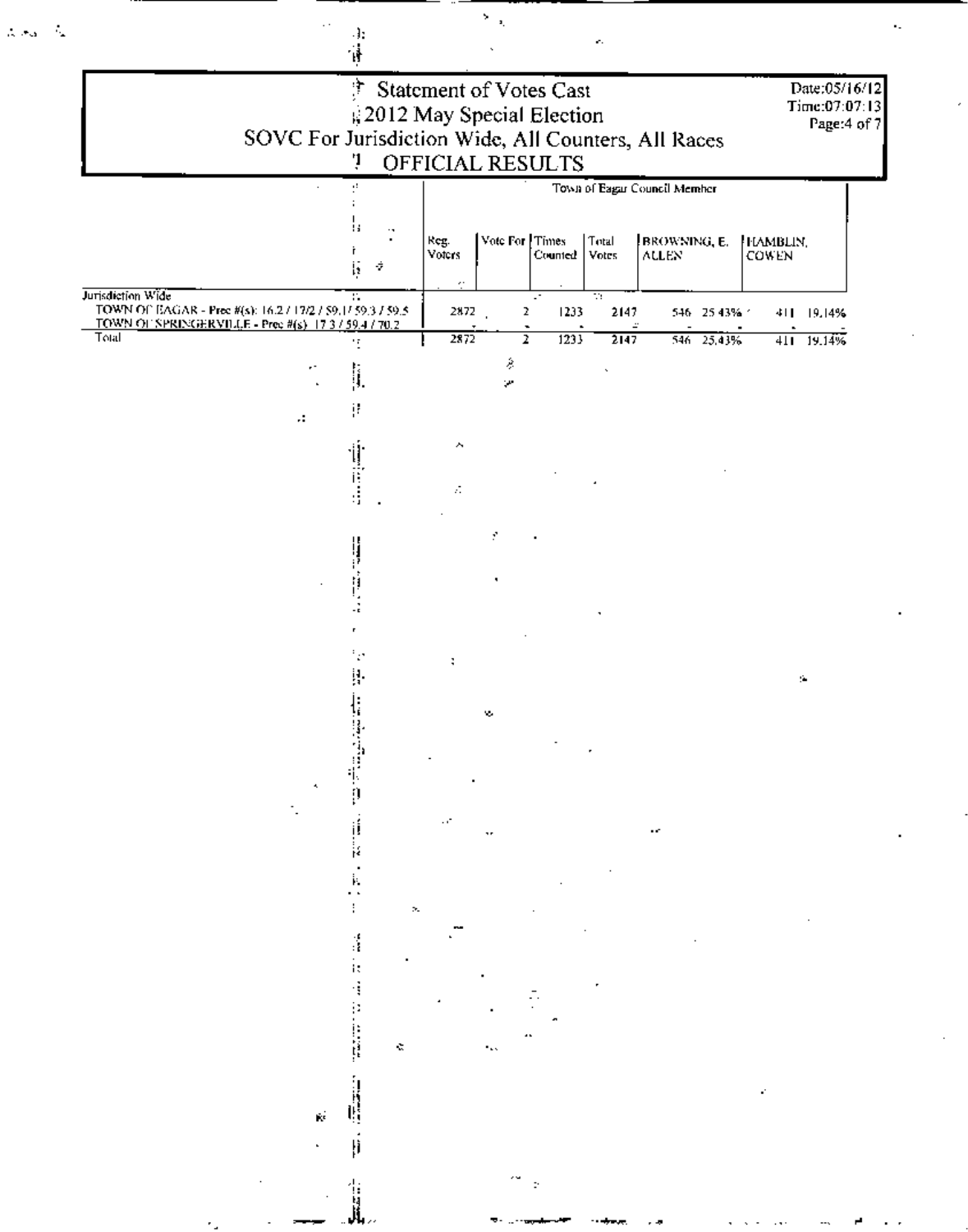|                                                                                                                               |                                                                                                                     | Statement of Votes Cast    |                    |  |                                    | Date:05/16/12<br>Time:07:07:13 |  |
|-------------------------------------------------------------------------------------------------------------------------------|---------------------------------------------------------------------------------------------------------------------|----------------------------|--------------------|--|------------------------------------|--------------------------------|--|
| SOVC For Jurisdiction Wide, All Counters, All Races                                                                           |                                                                                                                     | 2012 May Special Election  |                    |  |                                    | Page:5 of 7                    |  |
| OFFICIAL RESULTS<br>Town of Eagar Council Member                                                                              |                                                                                                                     |                            |                    |  |                                    |                                |  |
|                                                                                                                               |                                                                                                                     |                            |                    |  |                                    |                                |  |
|                                                                                                                               |                                                                                                                     | MCNEILL,<br><b>WINSLOW</b> | PHELPS, JOHN<br>Ю. |  | Write-In Votes                     |                                |  |
| Jurisdiction Wide                                                                                                             |                                                                                                                     |                            |                    |  |                                    |                                |  |
| TOWN OF EAGAR - Prec #(s): 16.2 / 17/2 / 59.1/ 59.3 / 59.5<br>TOWN OF SPRINGER VILLE - Prec #(s): 17.3 / 59.4 / 70.2<br>Total |                                                                                                                     | 632 29.44%                 | 553 25.76%         |  | $5 -$<br>0.23%                     |                                |  |
|                                                                                                                               |                                                                                                                     | 632 29.44%                 | 553 25.76%         |  | $\overline{\mathfrak{s}}$<br>0.23% |                                |  |
|                                                                                                                               |                                                                                                                     |                            |                    |  |                                    |                                |  |
|                                                                                                                               |                                                                                                                     |                            |                    |  |                                    |                                |  |
|                                                                                                                               | li<br>M                                                                                                             |                            |                    |  |                                    |                                |  |
|                                                                                                                               |                                                                                                                     |                            |                    |  |                                    |                                |  |
|                                                                                                                               |                                                                                                                     |                            |                    |  |                                    |                                |  |
|                                                                                                                               | Ħ                                                                                                                   |                            |                    |  |                                    |                                |  |
|                                                                                                                               | P                                                                                                                   |                            |                    |  |                                    |                                |  |
|                                                                                                                               |                                                                                                                     |                            |                    |  |                                    |                                |  |
|                                                                                                                               | ú                                                                                                                   |                            |                    |  |                                    |                                |  |
|                                                                                                                               | $\cdot$ .                                                                                                           |                            |                    |  |                                    |                                |  |
|                                                                                                                               | $\sigma_{\rm{max}}=0.1$                                                                                             |                            |                    |  |                                    |                                |  |
|                                                                                                                               | and State Control of<br>$\mathcal{L}^{\mathcal{L}}$ and $\mathcal{L}^{\mathcal{L}}$ and $\mathcal{L}^{\mathcal{L}}$ |                            |                    |  |                                    |                                |  |
|                                                                                                                               |                                                                                                                     |                            |                    |  |                                    |                                |  |
|                                                                                                                               |                                                                                                                     |                            |                    |  |                                    |                                |  |
|                                                                                                                               | and the first state.                                                                                                |                            |                    |  |                                    |                                |  |
|                                                                                                                               | $\ddot{z}$ and $\ddot{z}$                                                                                           |                            |                    |  |                                    |                                |  |
|                                                                                                                               |                                                                                                                     |                            |                    |  |                                    |                                |  |
|                                                                                                                               | ÷.<br>$\mathcal{L}_{\text{max}}$ and $\mathcal{L}_{\text{max}}$                                                     |                            |                    |  |                                    |                                |  |
|                                                                                                                               | Ŧ.                                                                                                                  |                            |                    |  |                                    |                                |  |
|                                                                                                                               | <b>William</b>                                                                                                      |                            |                    |  |                                    |                                |  |
|                                                                                                                               | and the control<br>$\mathbb{Q}^{\times}$                                                                            |                            |                    |  |                                    |                                |  |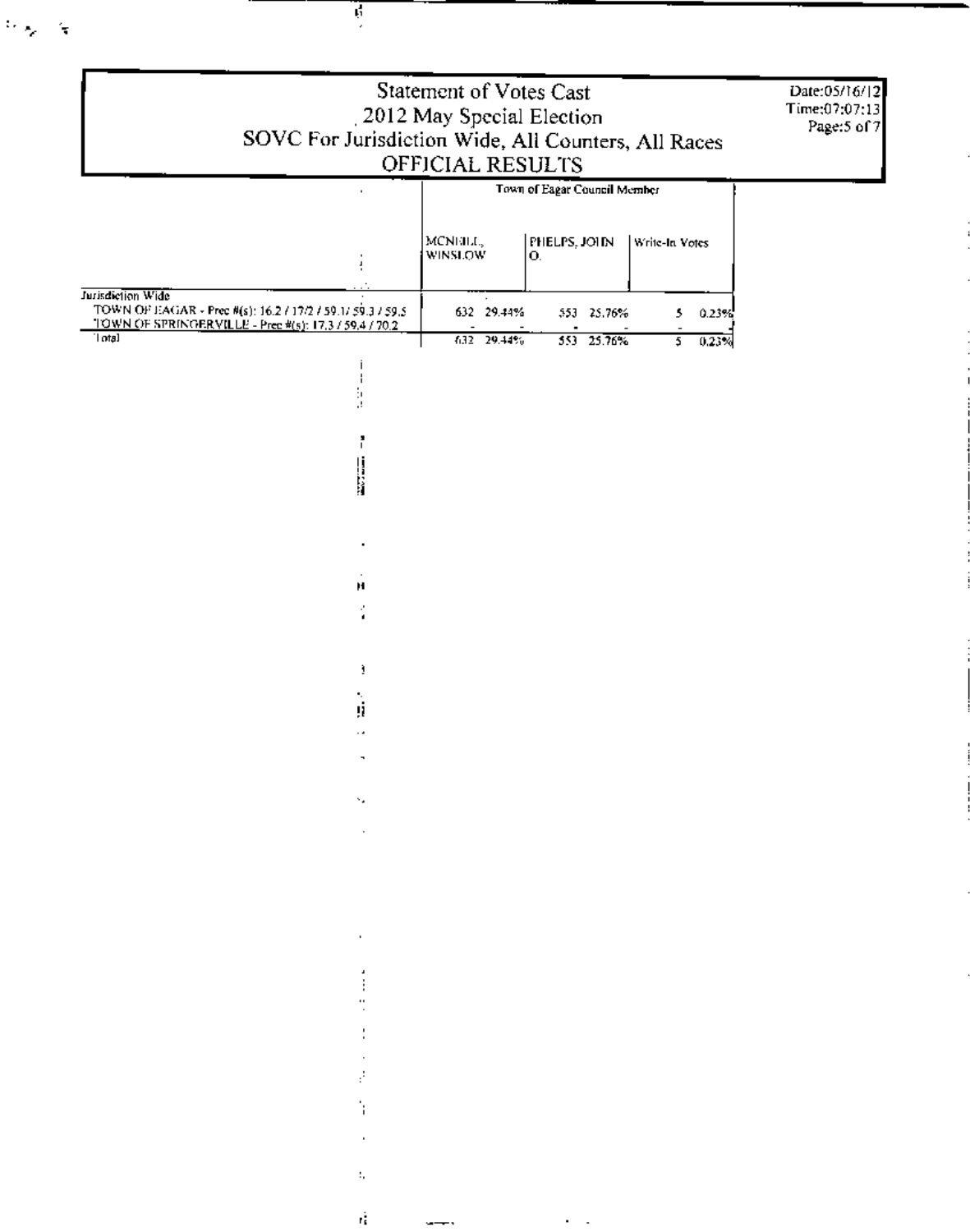|                   | Statement of Votes Cast<br>Date:05/16/12<br>Time:07:07:13<br>2012 May Special Election<br>Page:6 of 7<br>SOVC For Jurisdiction Wide, All Counters, All Races<br>OFFICIAL RESULTS |                                      |                |         |                                              |                              |                       |  |  |
|-------------------|----------------------------------------------------------------------------------------------------------------------------------------------------------------------------------|--------------------------------------|----------------|---------|----------------------------------------------|------------------------------|-----------------------|--|--|
|                   |                                                                                                                                                                                  | Town of Springerville Council Member |                |         |                                              |                              |                       |  |  |
|                   |                                                                                                                                                                                  |                                      | Vote For Times |         |                                              |                              |                       |  |  |
|                   | Ù.                                                                                                                                                                               | Reg.<br><b>Voters</b>                |                | Counted | Total<br>Votes                               | CHRISTENSEN,<br><b>STEVE</b> | WILKINS,<br>PHELPS    |  |  |
| Jurisdiction Wide | ч,                                                                                                                                                                               |                                      |                |         |                                              |                              |                       |  |  |
|                   | TOWN OF EAGAR - Prec #(s): 16.2 / 17/2 / 59.1/ 59.3 / 59.5<br>TOWN OF SPRINGERVILLE - Prec #(s): 17.3 / 59.4 / 70.2                                                              | ٠<br>1113                            |                | 298     | 297                                          | 143 48.15%                   | 151 50.84%            |  |  |
| Total             |                                                                                                                                                                                  | 113                                  | $\mathbf{I}$   | 298     | 297                                          | 143 48.15%                   | $151 - 50.84%$        |  |  |
|                   |                                                                                                                                                                                  |                                      |                |         |                                              |                              |                       |  |  |
|                   |                                                                                                                                                                                  |                                      |                |         |                                              |                              |                       |  |  |
|                   |                                                                                                                                                                                  |                                      |                |         |                                              |                              |                       |  |  |
|                   |                                                                                                                                                                                  |                                      |                |         |                                              |                              |                       |  |  |
|                   | Ł                                                                                                                                                                                |                                      |                |         |                                              |                              |                       |  |  |
|                   | Ħ                                                                                                                                                                                |                                      |                |         |                                              |                              |                       |  |  |
|                   | Ħ.                                                                                                                                                                               |                                      |                |         |                                              |                              |                       |  |  |
|                   |                                                                                                                                                                                  |                                      |                |         |                                              |                              |                       |  |  |
|                   |                                                                                                                                                                                  |                                      |                |         |                                              |                              |                       |  |  |
|                   |                                                                                                                                                                                  |                                      |                |         |                                              |                              |                       |  |  |
|                   |                                                                                                                                                                                  |                                      |                |         |                                              |                              |                       |  |  |
|                   |                                                                                                                                                                                  |                                      |                |         |                                              |                              |                       |  |  |
|                   |                                                                                                                                                                                  |                                      |                |         |                                              |                              |                       |  |  |
|                   |                                                                                                                                                                                  |                                      |                |         |                                              |                              |                       |  |  |
|                   | ۰.                                                                                                                                                                               |                                      |                |         |                                              |                              |                       |  |  |
|                   |                                                                                                                                                                                  |                                      |                |         |                                              |                              |                       |  |  |
|                   | п.                                                                                                                                                                               |                                      |                |         |                                              |                              |                       |  |  |
|                   |                                                                                                                                                                                  |                                      |                |         |                                              |                              |                       |  |  |
|                   |                                                                                                                                                                                  |                                      |                |         |                                              |                              |                       |  |  |
|                   |                                                                                                                                                                                  |                                      |                |         |                                              |                              |                       |  |  |
|                   |                                                                                                                                                                                  |                                      |                |         |                                              |                              |                       |  |  |
|                   |                                                                                                                                                                                  |                                      |                |         |                                              |                              |                       |  |  |
|                   |                                                                                                                                                                                  |                                      |                |         |                                              |                              |                       |  |  |
|                   |                                                                                                                                                                                  |                                      |                |         |                                              |                              |                       |  |  |
|                   |                                                                                                                                                                                  |                                      |                |         |                                              |                              |                       |  |  |
|                   |                                                                                                                                                                                  |                                      |                |         |                                              |                              |                       |  |  |
|                   |                                                                                                                                                                                  |                                      |                |         |                                              |                              |                       |  |  |
|                   |                                                                                                                                                                                  |                                      |                |         |                                              |                              |                       |  |  |
|                   | √h,                                                                                                                                                                              |                                      |                |         | a <del>a Maria</del> (1980) <del>a L</del> a |                              | ν.,<br>$\mathbf{r}$ . |  |  |